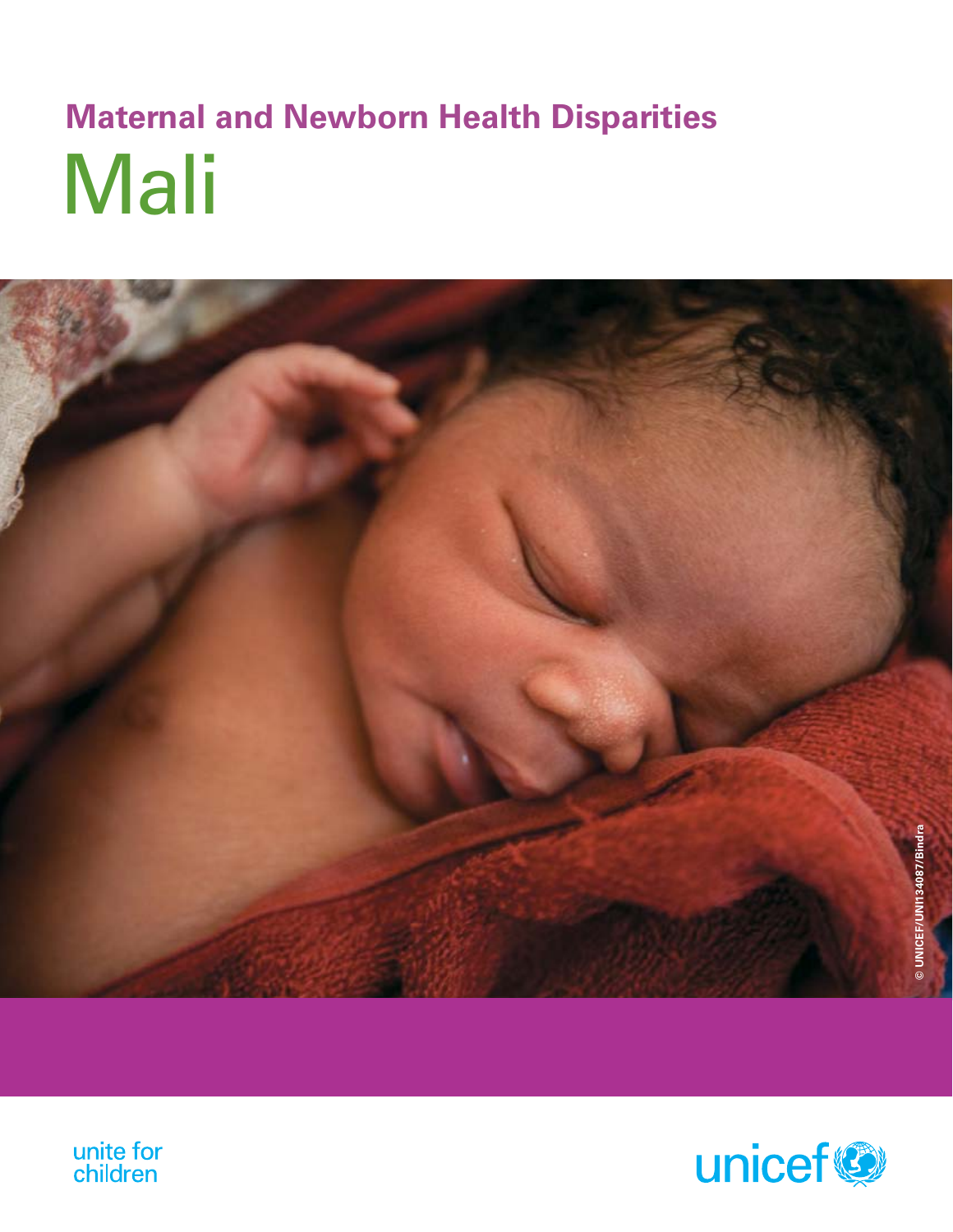# Key Facts **Maternal and Newborn Health Disparities in Mali**

# **Mali reference table**

| <b>Demographic indicators</b>                                               |      |                |
|-----------------------------------------------------------------------------|------|----------------|
| Total population (thousands) <sup>1</sup>                                   | 2015 | 17,600         |
| Total live births (thousands) <sup>1</sup>                                  | 2015 | 758            |
| Total Fertility Rate (number of children per woman) <sup>1</sup>            | 2015 | 6              |
| Adolescent birth rate (per 1,000 women 15-19) <sup>10</sup>                 | 2010 | 178            |
| <b>Impact indicators</b>                                                    |      |                |
| Maternal mortality ratio (per 100,000 live births) <sup>4</sup>             | 2015 | 587            |
| Average annual rate of MMR reduction between 1990 and 2015 (%) <sup>5</sup> | 2015 | $\overline{2}$ |
| Lifetime risk of maternal death: 1 in x <sup>4</sup>                        | 2015 | 27             |
| Stillbirth rate (per 1,000 total births) <sup>6</sup>                       | 2015 | 33             |
| Preterm birth rate (per 100 live births) <sup>7</sup>                       | 2010 | 11.6           |
| Under-five mortality rate (per 1,000 live births) $3$                       | 2015 | 115            |
| Under-five deaths that are newborn $\left(\frac{9}{6}\right)^3$             | 2015 | 33             |
| Neonatal mortality rate (per 1,000 live births) <sup>3</sup>                | 2015 | 38             |
| Neonatal deaths (thousands) <sup>3</sup>                                    | 2015 | 27             |
| <b>Service Delivery</b>                                                     |      |                |
| Availability of EmONC Services (% of minimum acceptable level) <sup>8</sup> |      |                |
| Physician density (per 1,000 population) <sup>9</sup>                       | 2010 | 0.1            |
| Nurse and midwife density (per 1,000 population) <sup>9</sup>               | 2010 | 0.4            |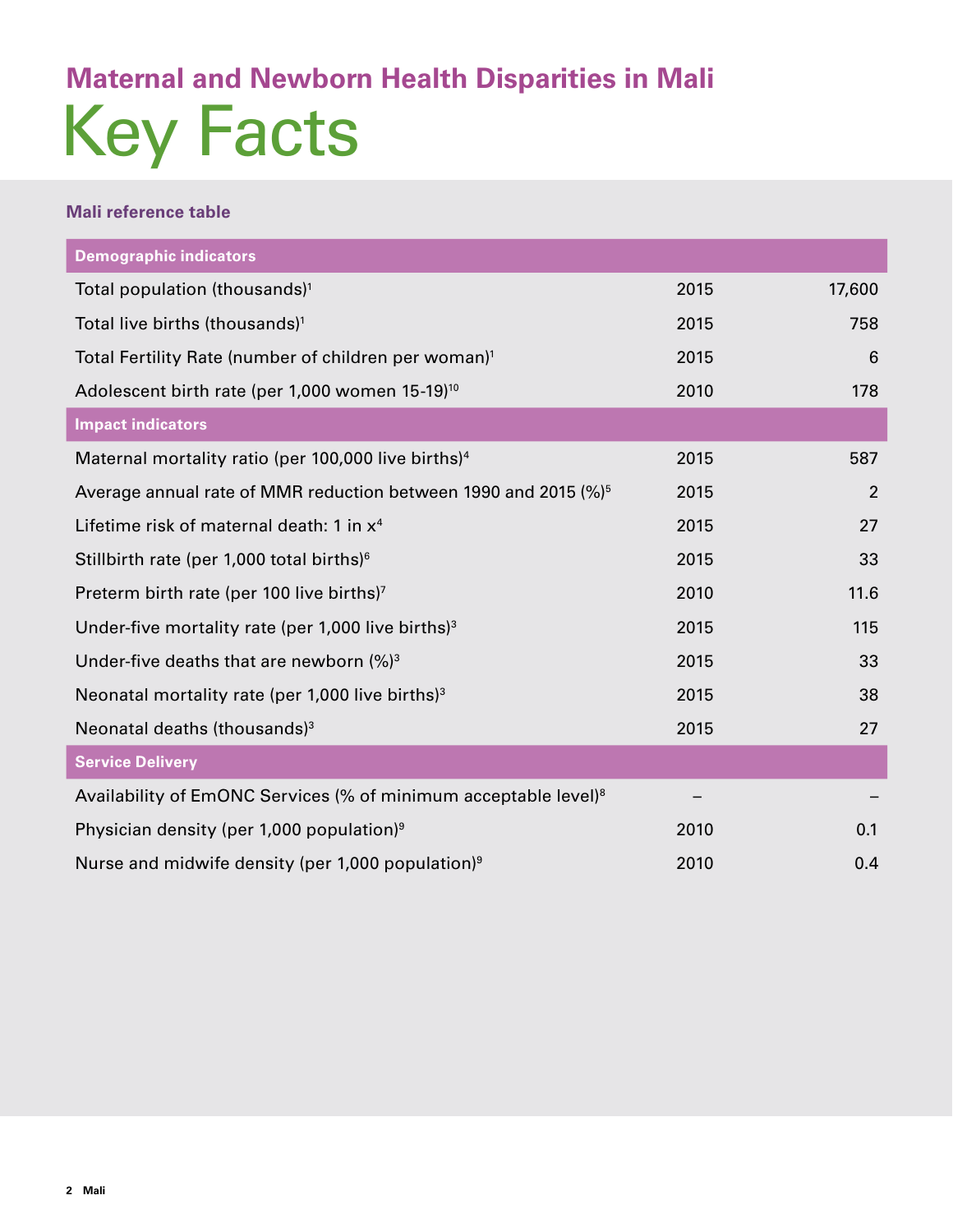# Mali **Maternal and Newborn Health Disparities**

**In 2015, 758,000 babies were born in Mali, or around 2,100 every day.1** Among young women (aged 20-24), 46 percent gave birth by age 18.<sup>2</sup> Approximately 75 babies will die each day before reaching their first month $^3$ ; 67 stillbirths occur every day. $^6$ 

# **Neonatal mortality rate:**

Mali's neonatal mortality rate (NMR) $\hat{ }$  is 38 deaths per 1,000 live births.<sup>3</sup>

NMR≠ in rural areas is 38 deaths per 1,000 live births and 27 deaths per 1,000 live births in urban areas for an urban-to-rural NMR ratio of 0.7. $2$ 

NMR≠ among the poorest households is 39 neonatal deaths per 1,000 live births, compared to 30 neonatal deaths per 1,000 live births among the richest households.<sup>2</sup>



**1in 2** young women (aged 20-24) have given birth by age 18.<sup>2</sup>



**Newborns** with less educated mothers are



of life, compared to those born to mothers with higher education.<sup>2</sup>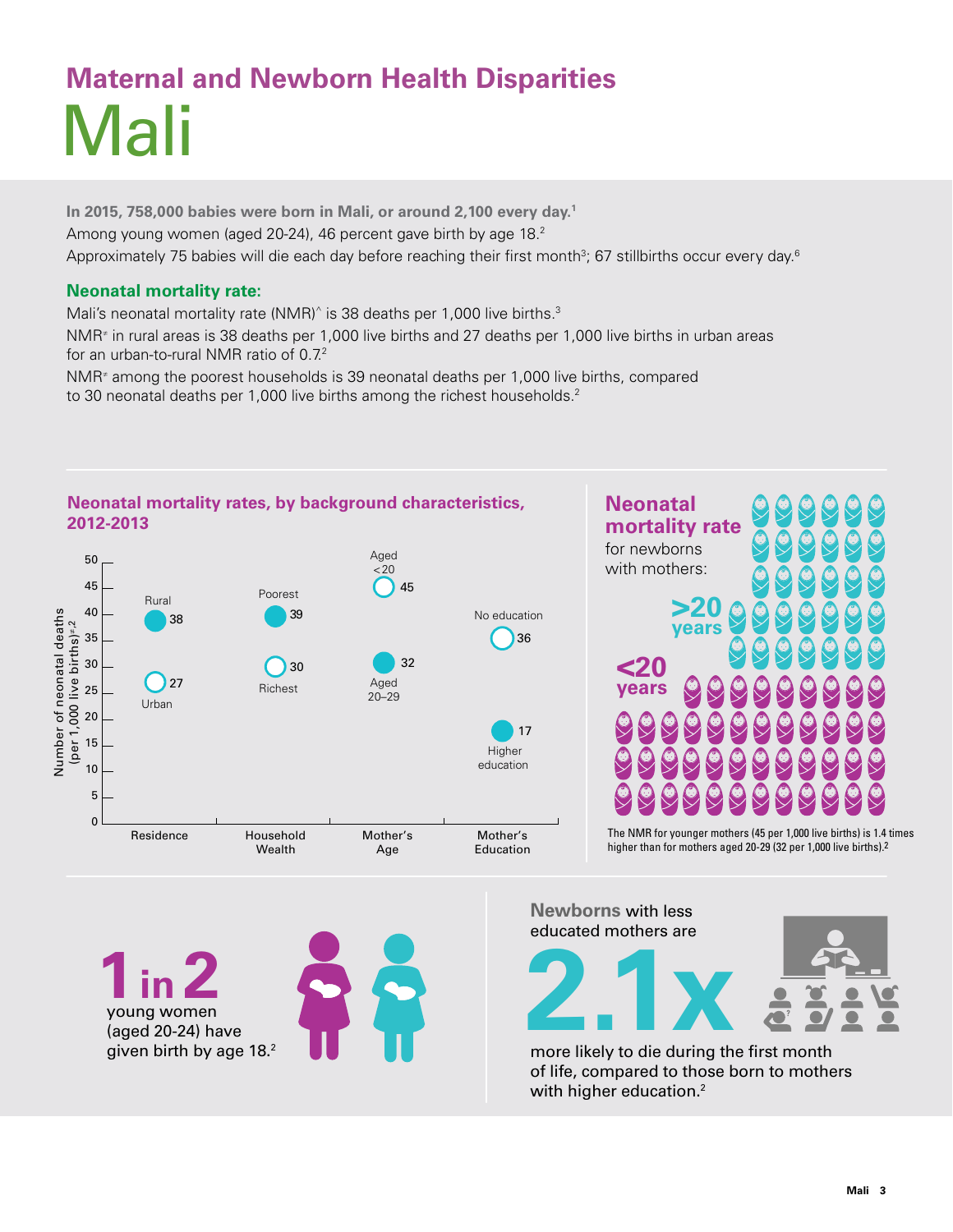# **Mali — Causes of Neonatal Mortality, 2015**



# **Disparities in key maternal and newborn health interventions, Mali, 2012-20132**

|                                                |                                  | <b>Coverage - care for mothers</b>                                                        |                |                                                                      |              |                                          |                                                             |  |  |  |  |  |
|------------------------------------------------|----------------------------------|-------------------------------------------------------------------------------------------|----------------|----------------------------------------------------------------------|--------------|------------------------------------------|-------------------------------------------------------------|--|--|--|--|--|
|                                                |                                  | <b>Demand for family</b><br>planning satisfied Antenatal care<br>by modern<br>methods (%) | $4 \times (%)$ | coverage at least Skilled attendant Institutional<br>at birth $(\%)$ | delivery (%) | Delivered by<br>caesarean<br>section (%) | <b>Postnatal care</b><br>of mothers<br>within 2 days<br>(%) |  |  |  |  |  |
| Residence                                      | Urban                            | 46.7                                                                                      | 66.6           | 87.9                                                                 | 91.4         | 6.8                                      | 66.6                                                        |  |  |  |  |  |
|                                                | Rural                            | 20.1                                                                                      | 34.6           | 28.8                                                                 | 46.4         | 1.7                                      | 33.0                                                        |  |  |  |  |  |
|                                                | Residence ratio (urban to rural) | 2.3                                                                                       | 1.9            | 3.1                                                                  | 2.0          | 4.0                                      | 2.0                                                         |  |  |  |  |  |
| Household<br>Wealth                            | Richest                          | 49.1                                                                                      | 71.1           | 88.3                                                                 | 93.6         | 6.5                                      | 66.4                                                        |  |  |  |  |  |
|                                                | Poorest                          | 11.5                                                                                      | 24.3           | $17.2$                                                               | 27.7         | 0.9                                      | 20.9                                                        |  |  |  |  |  |
| Household wealth ratio<br>(richest to poorest) |                                  | 4.3                                                                                       | 2.9            | 5.1                                                                  | 3.4          | 7.2                                      | 3.2                                                         |  |  |  |  |  |
| Mother's<br>age                                | Less than 20                     | 21.6                                                                                      | 39.7           | 40.3                                                                 | 59.0         | 2.7                                      | 39.9                                                        |  |  |  |  |  |
|                                                | $20 - 34$                        |                                                                                           | 41.9           | 40.4                                                                 | 54.5         | 2.6                                      | 40.6                                                        |  |  |  |  |  |
|                                                | $35 - 49$                        | 28.0                                                                                      | 40.0           | 37.9                                                                 | 52.2         | 3.1                                      | 36.1                                                        |  |  |  |  |  |
|                                                | No education                     | 22.5                                                                                      | 36.5           | 35.0                                                                 | 49.9         | 2.3                                      | 35.0                                                        |  |  |  |  |  |
| Mother's                                       | Primary                          | 32.3                                                                                      | 55.7           | 52.9                                                                 | 72.6         | 3.9                                      | 53.6                                                        |  |  |  |  |  |
| education                                      | Secondary                        | 52.5                                                                                      | 27.8           | 78.9                                                                 | 89.9         | 5.5                                      | 68.7                                                        |  |  |  |  |  |
|                                                | Higher                           | 57.3                                                                                      | 70.6           | 97.7                                                                 | 99.2         | 9.0                                      | (71.4)                                                      |  |  |  |  |  |
| (highest to lowest)                            | Mother's education ratio         | 2.5                                                                                       | 1.9            | 2.8                                                                  | 2.0          | 3.9                                      | 2.0                                                         |  |  |  |  |  |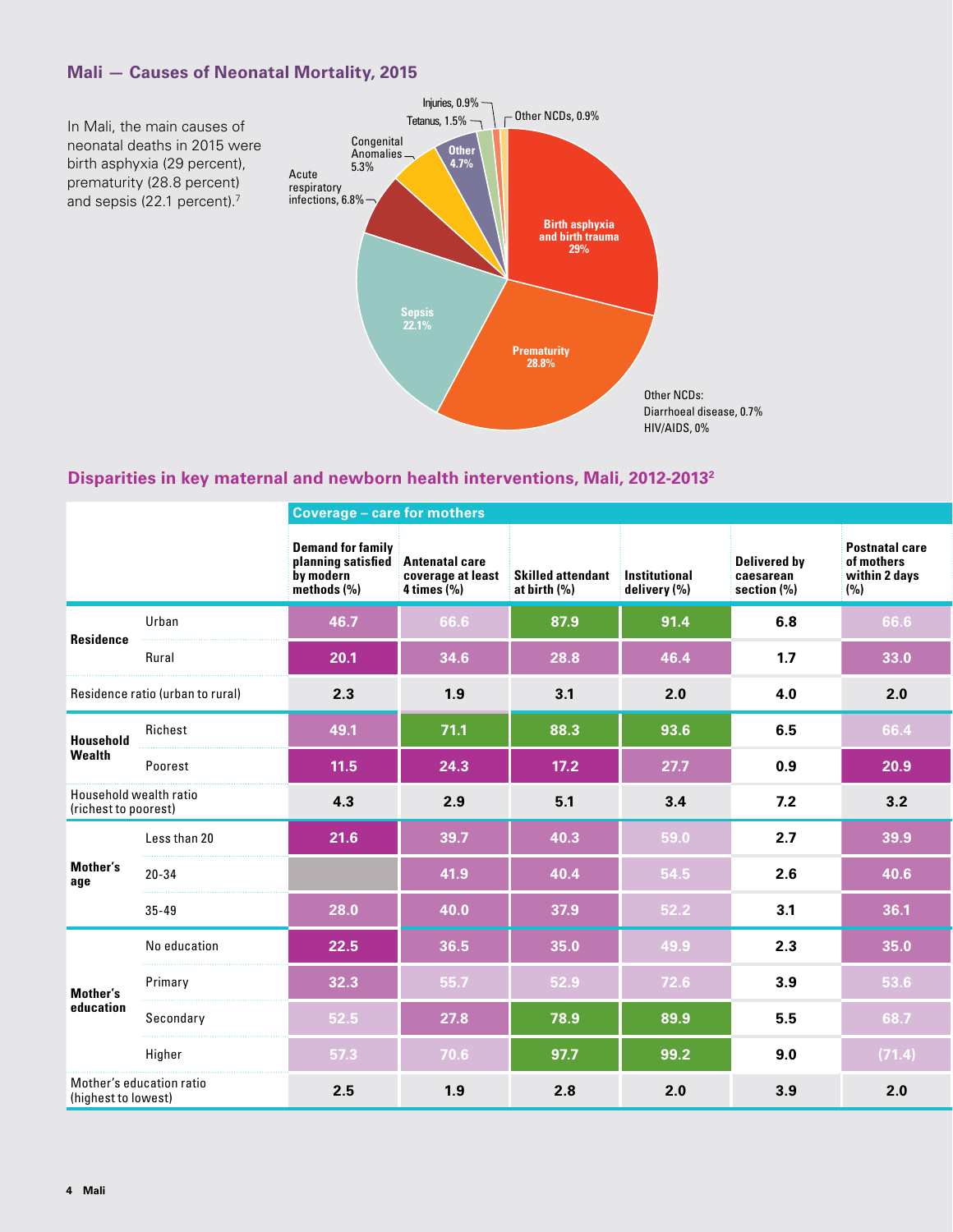### **Maternal and newborn health coverage indicators**

#### **By residence:2**

- In rural areas, 35 percent of women made at least 4 antenatal care (ANC) visits, compared to 67 percent in urban areas.
- Coverage of skilled attendance at birth is 29 percent in rural areas, compared to 88 percent in urban areas.
- 14 percent of newborns in rural areas receive postnatal care (PNC) within 2 days after birth, compared to 21 percent in urban areas.

#### **By household wealth:2**

- Most mothers among richest households (71 percent) made at least four ANC visits, compared to 24 percent of mothers from the poorest households.
- Only 17 percent of mothers in the poorest households had a skilled attendant at birth, compared to 88 percent of mothers in the richest households.
- 21 percent of newborns in the richest households receive PNC within 2 days after birth, compared to 11 percent among the poorest households.



| Other<br><b>Coverage - care for newborns</b>             |                                                            |                                                |                                                                                       |             |                               |                                           |                           |                                             |  |  |  |
|----------------------------------------------------------|------------------------------------------------------------|------------------------------------------------|---------------------------------------------------------------------------------------|-------------|-------------------------------|-------------------------------------------|---------------------------|---------------------------------------------|--|--|--|
| Postnatal<br>care of<br>newborns<br>within 2 days<br>(%) | Newborn<br>weighed at<br>$\frac{1}{2}$ birth $\frac{1}{2}$ | Early<br>initiation of<br>breastfeeding<br>(%) | Exclusive<br><b>breastfeeding BCG vaccine for 1 vaccination</b><br>$(<$ 6 months) (%) | newborn (%) | Pentavalent<br>received (%)** | Tetanus<br>protection for<br>newborns (%) | Birth<br>registration (%) | <b>Births by</b><br>age 18 (%) <sup>#</sup> |  |  |  |
| 20.8                                                     | 67.8                                                       | 61.7                                           |                                                                                       | 95.4        | 91.2                          | 63.2                                      | 95.4                      | 33.9                                        |  |  |  |
| 14.3                                                     | 21.6                                                       | 56.7                                           |                                                                                       | 80.6        | 77.5                          | 43.2                                      | 81.7                      | 50.9                                        |  |  |  |
| 1.5                                                      | 3.1                                                        | 1.1                                            |                                                                                       | 1.2         | $1.2$                         | 1.5                                       | 1.2                       | 0.7                                         |  |  |  |
| 21.1                                                     | 70.6                                                       | 61.8                                           |                                                                                       | 94.8        | 91.6                          | 67.7                                      | 97.8                      | 30.7                                        |  |  |  |
| 10.6                                                     | 11.5                                                       | 55.9                                           |                                                                                       | 71.1        | 68.4                          | 34.6                                      | $72.1$                    | 54.7                                        |  |  |  |
| 2.0                                                      | 6.1                                                        | 1.1                                            |                                                                                       | 1.3         | 1.3                           | 2.0                                       | 1.4                       | 0.6                                         |  |  |  |
| 14.3                                                     | 30.3                                                       |                                                |                                                                                       |             |                               | 45.0                                      |                           |                                             |  |  |  |
| 16.2                                                     | 30.7                                                       |                                                |                                                                                       |             |                               | 48.0                                      |                           |                                             |  |  |  |
| 14.4                                                     | 28.9                                                       |                                                |                                                                                       |             |                               | 47.2                                      |                           |                                             |  |  |  |
| 14.3                                                     | 25.3                                                       | 57.9                                           |                                                                                       | 81.6        | 77.8                          | 44.0                                      |                           | 53.9                                        |  |  |  |
| 19.2                                                     | 41.3                                                       | 52.9                                           |                                                                                       | 88.4        | 88.2                          | 58.0                                      |                           | 46.5                                        |  |  |  |
| 22.5                                                     | 72.5                                                       | 62.3                                           |                                                                                       | 95.4        | 93.0                          | 66.3                                      |                           |                                             |  |  |  |
| (34.1)                                                   | 92.4                                                       | (51.6)                                         |                                                                                       |             |                               | 76.9                                      |                           |                                             |  |  |  |
| 2.4                                                      | 3.7                                                        | 0.9                                            |                                                                                       |             |                               | 1.7                                       |                           |                                             |  |  |  |

**Data not available**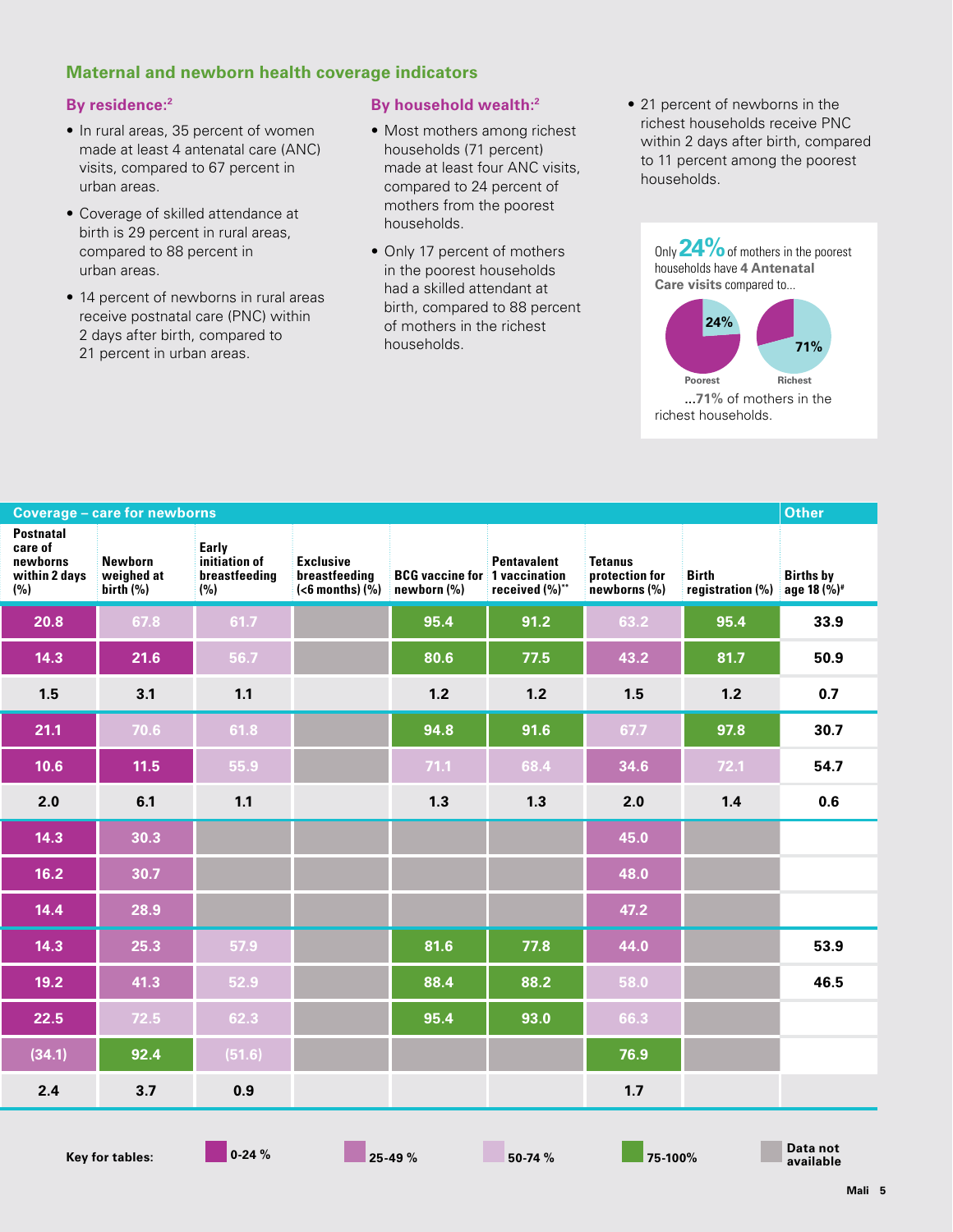#### **Selected maternal and newborn health indicators, by region, 2012-2013**



#### **By mother's age:2**

- 42 percent of mothers |||||| aged 20-34 made at least four ANC visits, compared to 40 percent among younger mothers (aged less than 20).
- Mothers aged 20-34 and younger mothers have similar levels of skilled attendance at birth (40 percent).
- Their newborns receive low levels of postnatal care: 16 percent and 14 percent, respectively.

# **Disparities in key maternal and newborn health interventions, Mali, 2012-20132**

|                                                                                                    | <b>Coverage - care for mothers</b>                                         |                                                                |                                          |                               |                                                    |                                                             |  |  |  |  |
|----------------------------------------------------------------------------------------------------|----------------------------------------------------------------------------|----------------------------------------------------------------|------------------------------------------|-------------------------------|----------------------------------------------------|-------------------------------------------------------------|--|--|--|--|
|                                                                                                    | <b>Demand for family</b><br>planning satisfied<br>by modern<br>methods (%) | <b>Antenatal care</b><br>coverage at least<br>$4$ times $(\%)$ | <b>Skilled attendant</b><br>at birth (%) | Institutional<br>delivery (%) | <b>Delivered by</b><br>caesarean<br>section $(\%)$ | <b>Postnatal care</b><br>of mothers<br>within 2 days<br>(%) |  |  |  |  |
| <b>National estimate</b>                                                                           | 27.2                                                                       | 41.2                                                           | 40.1                                     | 55.0                          | 2.7                                                | 39.9                                                        |  |  |  |  |
| Kayes                                                                                              | 20.0                                                                       | 41.1                                                           | 33.4                                     | 46.9                          | 1.9                                                | 36.0                                                        |  |  |  |  |
| Koulikoro                                                                                          | 25.5                                                                       | 44.5                                                           | 37.5                                     | 62.5                          | 2.0                                                | 43.0                                                        |  |  |  |  |
| Sikasso<br><b>C</b><br>Ségou                                                                       | 26.7                                                                       | 40.4                                                           | 41.3                                     | 62.5                          | 3.7                                                | 43.9                                                        |  |  |  |  |
|                                                                                                    | 28.8                                                                       | 35.4                                                           | 30.1                                     | 41.3                          | 1.4                                                | 28.4                                                        |  |  |  |  |
| Mopti                                                                                              | 9.3                                                                        | 20.4                                                           | 21.6                                     | 26.2                          | 1.0                                                | 20.7                                                        |  |  |  |  |
| Bamako                                                                                             | 48.2                                                                       | 71.4                                                           | 93.6                                     | 95.1                          | 7.3                                                | 71.1                                                        |  |  |  |  |
|                                                                                                    |                                                                            |                                                                |                                          |                               |                                                    |                                                             |  |  |  |  |
|                                                                                                    | Bamako                                                                     | Bamako                                                         | Bamako                                   | Bamako                        | Bamako                                             | Bamako                                                      |  |  |  |  |
|                                                                                                    | 48.2                                                                       | 71.4                                                           | 93.6                                     | 95.1                          | 7.3                                                | 71.1                                                        |  |  |  |  |
| e Highest<br>value<br><b>budie Lowest</b><br>Lowest<br>value<br><b>c</b> Ratio (highest to lowest) | Mopti                                                                      | Mopti                                                          | Mopti                                    | Mopti                         | Mopti                                              | Mopti                                                       |  |  |  |  |
|                                                                                                    | 9.3                                                                        | 20.4                                                           | 21.6                                     | 26.2                          | 1.0                                                | 20.7                                                        |  |  |  |  |
|                                                                                                    | 5.2                                                                        | 3.5                                                            | 4.3                                      | 3.6                           | 7.3                                                | 3.4                                                         |  |  |  |  |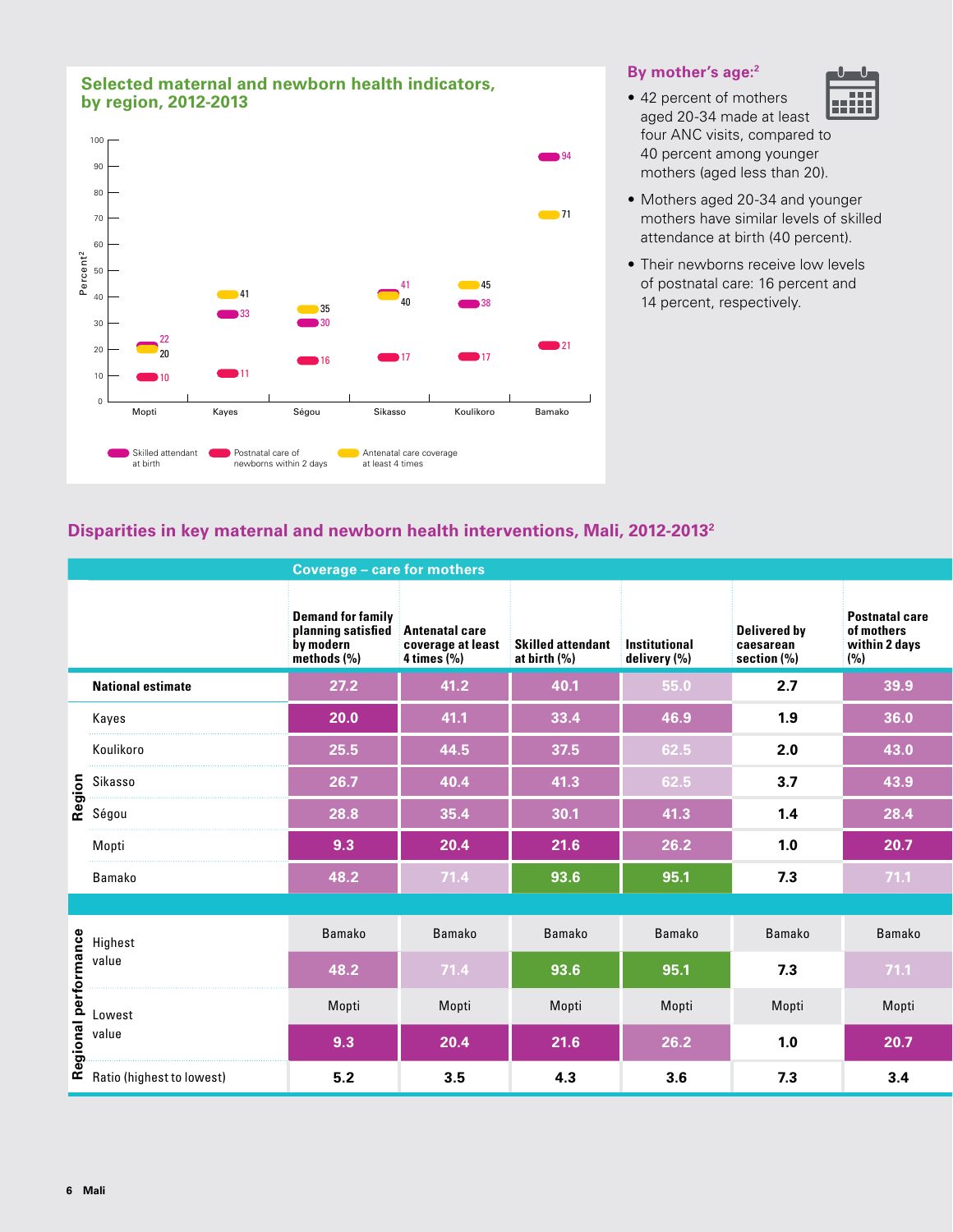#### **By mother's education:2**

- 71 percent of mothers with higher education made at least four ANC visits, compared to only 37 percent of mothers with no education.
- Only 35 percent of mothers with no education had a skilled attendant at birth, compared to 53 percent with primary education and 98 percent for mothers with higher education.
- 14 percent of newborns are checked within two days after birth if their mothers have no education, compared to 19 percent of mothers with a primary education and 34 percent of mothers who received higher education.

The better educated the mother is, the more likely she will receive critical **maternal health services**



Percentage of women having a skilled birth attendant relative to their education level

#### **By geographic regions:2**

- Bamako saw the highest rate of antenatal care coverage (at least four visits) of 71 percent, compared to the lowest coverage of 20 percent in Mopti.
- The region with the highest coverage of skilled birth attendance is Bamako with 94 percent; the lowest coverage is Mopti with 22 percent – a difference of more than 4 times.
- Bamako has the highest coverage of PNC for newborns (within 2 days after birth) with 21 percent while Mopti has the lowest coverage at 10 percent – a difference of more than 2 times.

|  |           | <b>Coverage - care for newborns</b>            |                            |                           |             |                                                                      |                                                  |                           | <b>Other</b>                              |
|--|-----------|------------------------------------------------|----------------------------|---------------------------|-------------|----------------------------------------------------------------------|--------------------------------------------------|---------------------------|-------------------------------------------|
|  |           | Early<br>initiation of<br>breastfeeding<br>(%) | Exclusive<br>breastfeeding | $(6 months)$ $(\bar{\%})$ | newborn (%) | Pentavalent<br><b>BCG</b> vaccine for 1 vaccination<br>received (%)' | <b>Tetanus</b><br>protection for<br>newborns (%) | Birth<br>registration (%) | <b>Births by</b><br>age 18 $(\dot{\%})^*$ |
|  | 57.8      |                                                |                            | 33.8                      | 83.6        | 80.3                                                                 | 47.3                                             | 84.3                      | 46.2                                      |
|  | 55.7      |                                                |                            |                           | 83.5        | 80.2                                                                 | 47.4                                             | 83.7                      | 54.8                                      |
|  | 55.4      |                                                |                            |                           | 86.5        | 86.4                                                                 | 49.4                                             | 83.7                      | 50.6                                      |
|  | 58.8      |                                                |                            |                           | 86.8        | 83.0                                                                 | 46.0                                             | 90.4                      | 48.1                                      |
|  | 56.5      |                                                |                            |                           | 82.4        | 77.9                                                                 | 45.4                                             | 81.0                      | 45.1                                      |
|  | 61.8      |                                                |                            |                           | 63.9        | 59.6                                                                 | 35.2                                             | 71.0                      | 44.6                                      |
|  | 59.7      |                                                |                            |                           | 95.0        | 89.7                                                                 | 63.7                                             | 96.0                      | 32.1                                      |
|  |           |                                                |                            |                           |             |                                                                      |                                                  |                           |                                           |
|  | Mopti     |                                                |                            |                           | Bamako      | Bamako                                                               | Bamako                                           | Bamako                    | Kayes                                     |
|  | 61.8      |                                                |                            |                           | 95.0        | 89.7                                                                 | 63.7                                             | 96.0                      | 54.8                                      |
|  | Koulikoro |                                                |                            |                           | Mopti       | Mopti                                                                | Mopti                                            | Mopti                     | Bamako                                    |
|  | 55.4      |                                                |                            |                           | 63.9        | 59.6                                                                 | 35.2                                             | 71.0                      | 32.1                                      |
|  | 1.1       |                                                |                            |                           | 1.5         | 1.5                                                                  | 1.8                                              | 1.4                       | 1.7                                       |
|  | $0-24%$   |                                                |                            | $25-49%$                  |             | 50-74 %                                                              | $75-100%$                                        |                           | Data not<br>available                     |